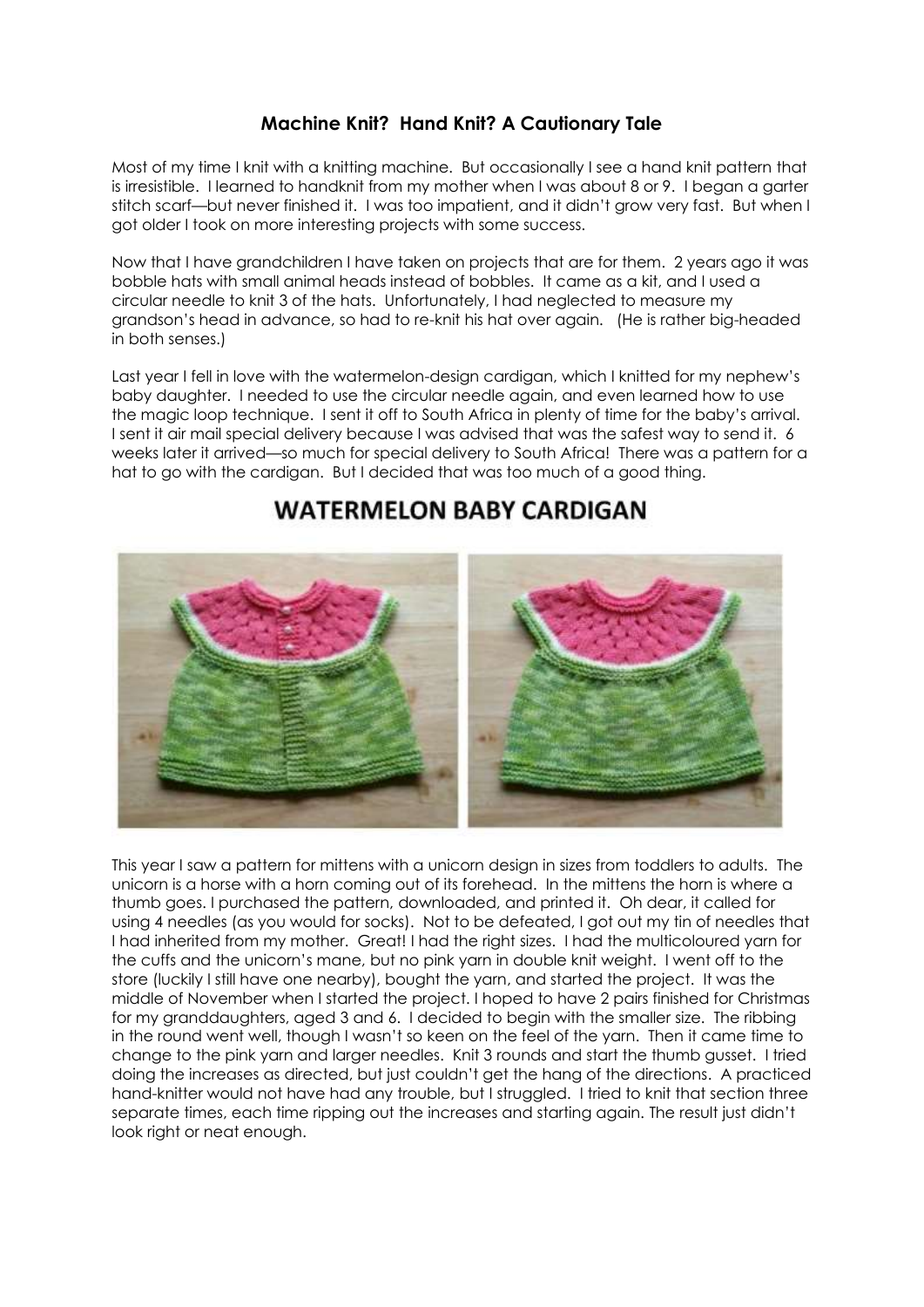

Finally, in desperation I decided to try a different way of knitting the mittens. I got out my LK150 knitting machine and proceeded to re-familiarise myself with it. Normally I use a Brother machine. The LK150 is a Silver machine, which has different levers for hold and knit. I knitted the ribbed cuffs by hand adding an extra 2 stitches for the seams. I did the increases as directed, except that half of each increase had to go on each side of the mitten because I was knitting it flat, not in the round. Of course, I was a bit stuck when the hand knit directions said knit until the mitten measures xx cm from the thumb. The hand knit pattern did not give a gauge or tension measurement. So guess work was involved. (Darn, I should have made a tension swatch before embarking on the first mitten!) I got the first mitten finished and then asked my daughter to measure my granddaughter's hand from wrist to the tip of her longest finger. You guessed it! The mitten was too short.

I used the first mitten as a tension swatch to determine how many rows to knit, and started again. All went well with the thumb gusset, and then I removed the thumb stitches on to my circular needle—I didn't want to bother with waste yarn for so few stitches. I completed the rest of the mitten in pink, and then went back to knitting the thumb. It was only going to be knitted for a few rows. So why bother rewinding the multicoloured yarn? Another mistake, because each row I knitted now required the yarn to be pulled out from the centre of the ball!

I finished the first set of mittens on December 24th at 11.30 pm. The finishing touches, the unicorn's mane, the eyes and eyebrows, had taken longer than the knitting itself. The next day, my granddaughter opened the parcel, tried on the mittens, and then went back to riding her new scooter around the house.

And the moral of the story? The moral of the story is this: beware of thinking you can machine knit directly from a hand knitting pattern if you don't follow a few rules.

- 1. Before starting your project, measure the person you are intending to knit for.
- 2. If using balled yarn, rewind and wax it before starting to knit.